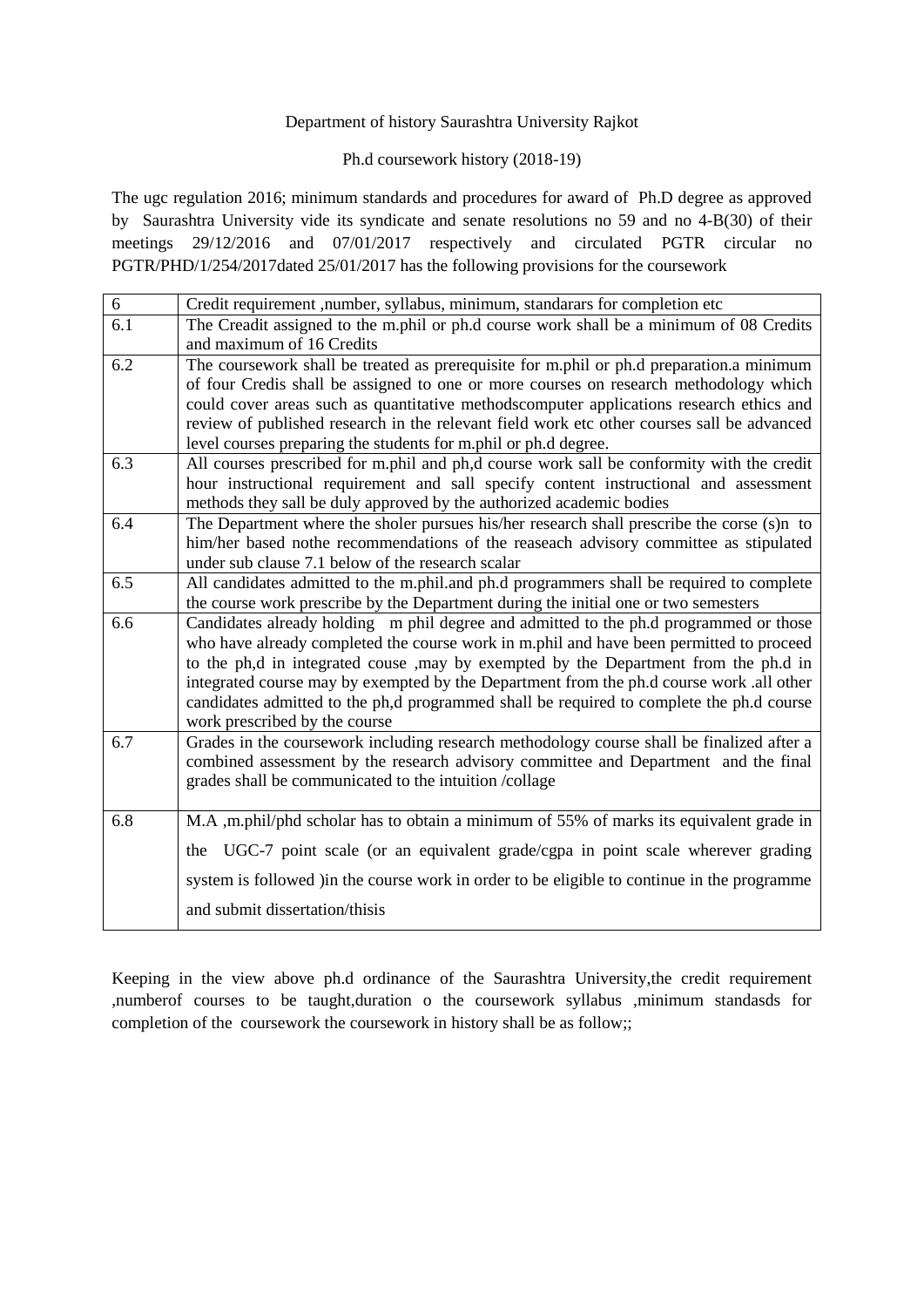### **1.0 duringand credit for coursework in history**

- 1.1 duration of coursework shall be of one semester
- 1.2 it is effective fromj academic year 2017-18
- 1.3 the coursework shall be of 8creadits total .it shall consist of two papers each of 4 credits and having 100 marks each

| Corse | Title                                     | Credit | marks |
|-------|-------------------------------------------|--------|-------|
| code  |                                           |        |       |
| C-1   | Research methodology                      |        | 100   |
|       | Recent advancement in historical research |        | .00   |

### **2.0 Credit hours requirement ,instruction and assessment methods**

- 2.1 teachingwork per credit is of 4 hrs prr week one semester having 15 teaching works, thus 4 creadit –course shall involve in aggregate 60 hrs of teaching (including lectures, and presentations) per semester
- 2.2 minimum of 75% attendance is required in the coursework

### 2.3 assessment method;

| Paper |   | Mode of assessment   | marks | total |
|-------|---|----------------------|-------|-------|
| code  |   |                      |       | marks |
|       |   | Review of literature | 20    |       |
| $C-1$ | ⌒ | assessment           | 20    |       |
|       | 3 | presentation         | 10    | 100   |
|       | 4 | test                 | 50    |       |
|       |   | Review of literature | 20    |       |
| $C-4$ | ◠ | assessment           | 20    |       |
|       | 3 | presentation         | 10    | 100   |
|       | 4 | test                 | 50    |       |

**3.0 minimum standarards for completion of the corsework ph.d scholar has to obtain minimum 55%** marks for successful passing of cousework and being eligible to continue in the phd programme to submit the phd dissertation/thisis

### **4.0 syllabus**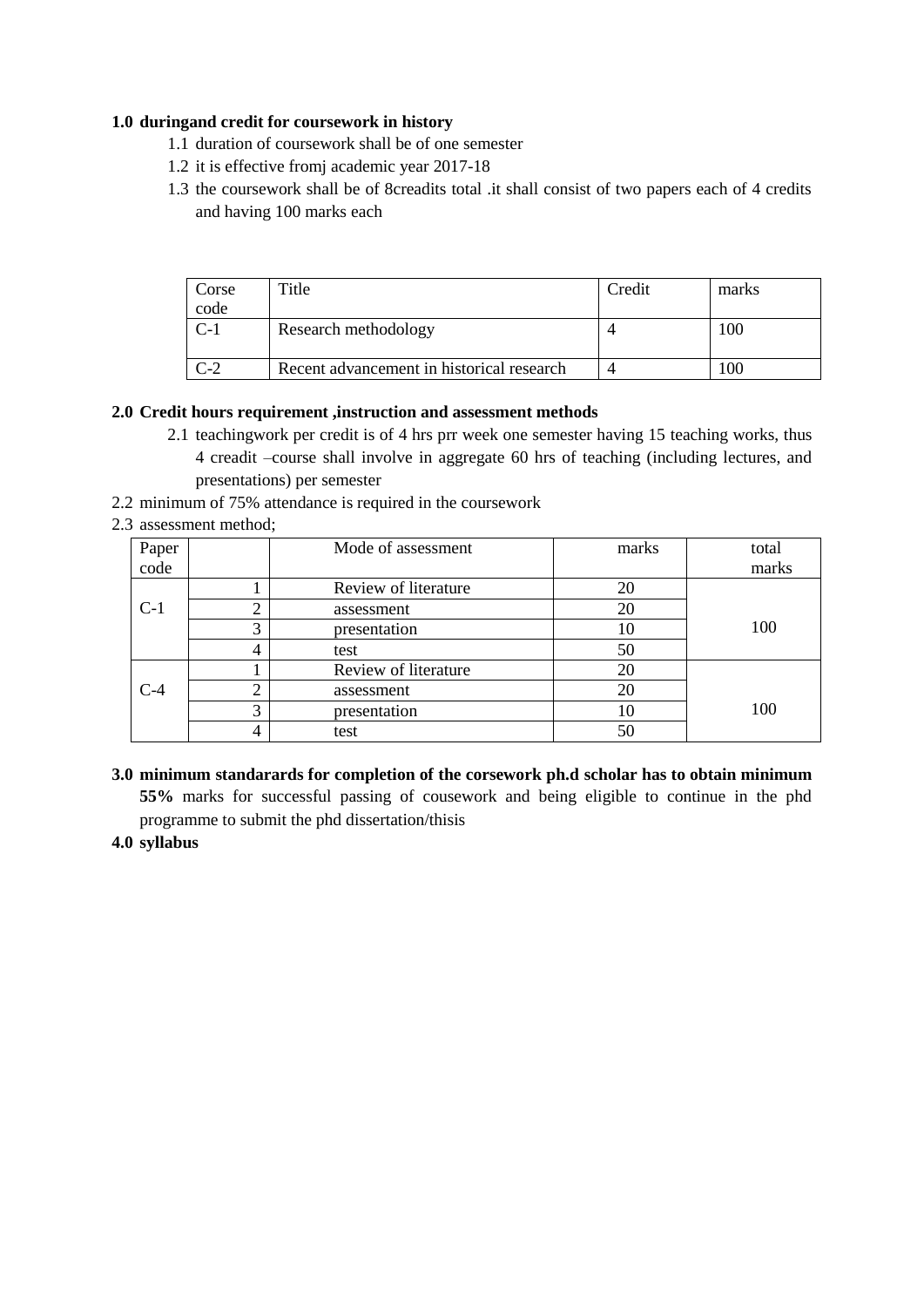# **Department of history**

# **Saurashtra University Rajkot**

# **Ph.d course work history**

Course code-CCT-01

name of course:- Research methodology credits:

#### **unit:-1**

- meaning of history importance of study

-types of history their characteristics

- historyand its relations with other disciplines

#### **unit:-2**

-sources of history -classification and cpmparative importance

-Authenticity and credibility of sources forgery in sources

-historiography-its meaning,subject matter and utility

#### **unit:-3**

-collection and selectionof sources -evidence and its transmission

-bibliography and footnotes-importance,use and abuses

-characteristics and pitfalls of a history

#### **unit:-4**

-biases is history

-nature and classificationof sources questionnaire system-work fied work personal interviws

- historical writing on the nationalist and popular movement with specific refence to gujarat